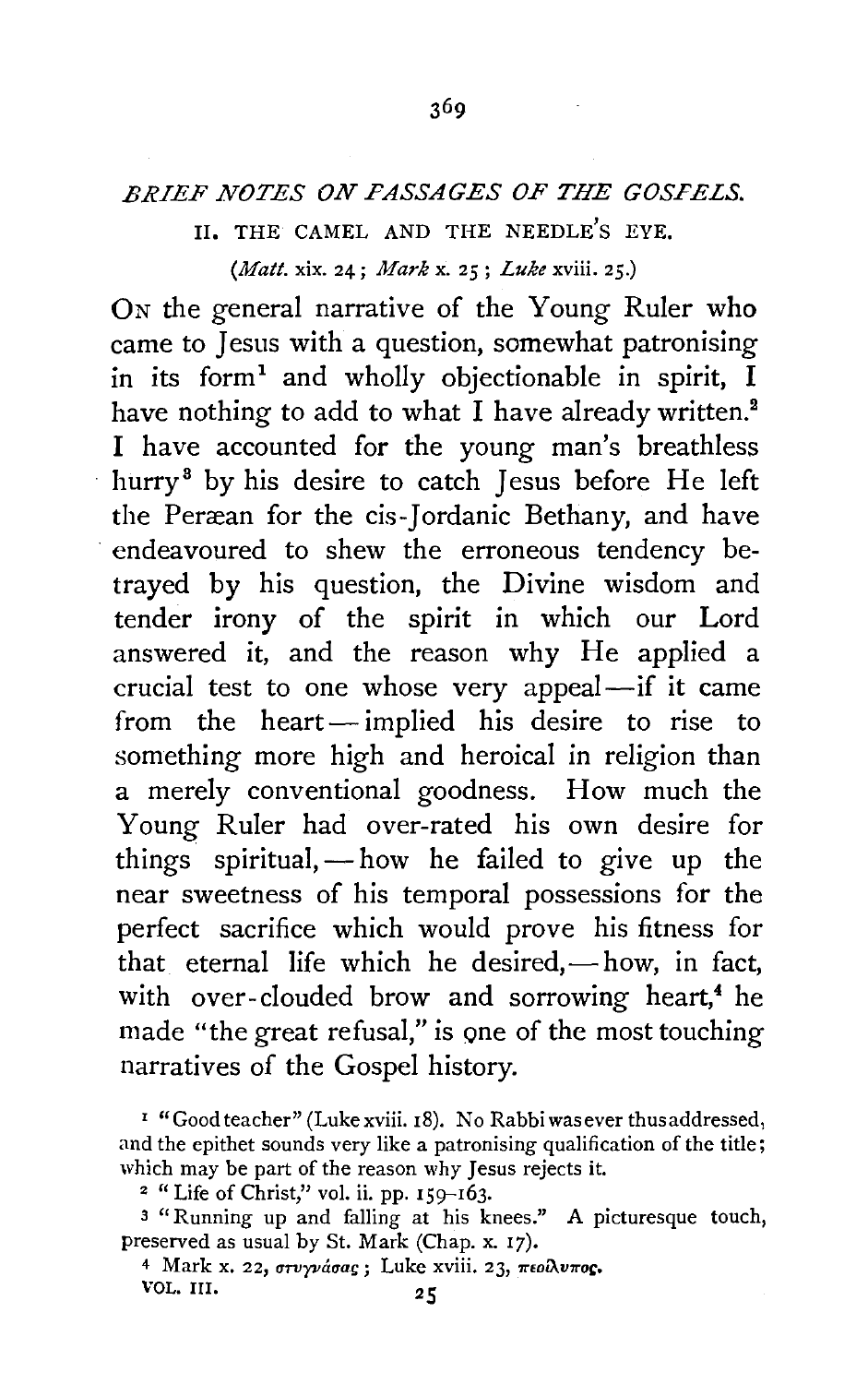Iesus looked round Him<sup>1</sup> to see whether the sad incident had brought its own lesson, and, perhaps because it had failed to do so, He said to his disciples, " How hardly shall they that have riches enter into the kingdom of God." The words filled them with amazement. Peasants by birth and in rank, accustomed from childhood to that sad, uncomplaining, unquestioning submissiveness which, to this day, characterizes the Fellahin of Palestine more entirely than any of the patient Orientals of down-trod classes,—familiar, too, with the spectacle of enormous wealth accumulated in the hands of those to whom they looked up with awful reverence, the words came to them like some strange revelation.

Those wealthy Sadducean priests, whom, at high tides and festivals, they saw officiating in almost royal state amid the gorgeous ceremonials of the Day of Atonement-those Rabbis and Pharisees, who moved at their ease even among Roman officials, and claimed, in right of their wisdom, an equality with kings<sup>2</sup>—those friends of Menahem, who had once been Essenes, but now walked in golden garments in Herod's palaces<sup>8</sup>— would it be *hard* for all these to enter into the kingdom of heaven? Would it be hard for "the Master Nicodemus<sup>4</sup>—hard for the honourable Sanhedrist of Ramath ?

<sup>1</sup> Mark x. 23, περιβλεψάμενος.

<sup>2</sup> See the anecdote of King Jannæus, the Persian Satrap, and Simeon Ben Shetach, "Life of Christ," vol. ii. p. 123.

3 Matl xi. 3; Jost. i. 259·

4 John iii. 10, o  $\delta \delta \delta \delta \sigma \kappa a \lambda o \epsilon$ , perhaps the *chakam*, or third officer, of the Sanhedrim.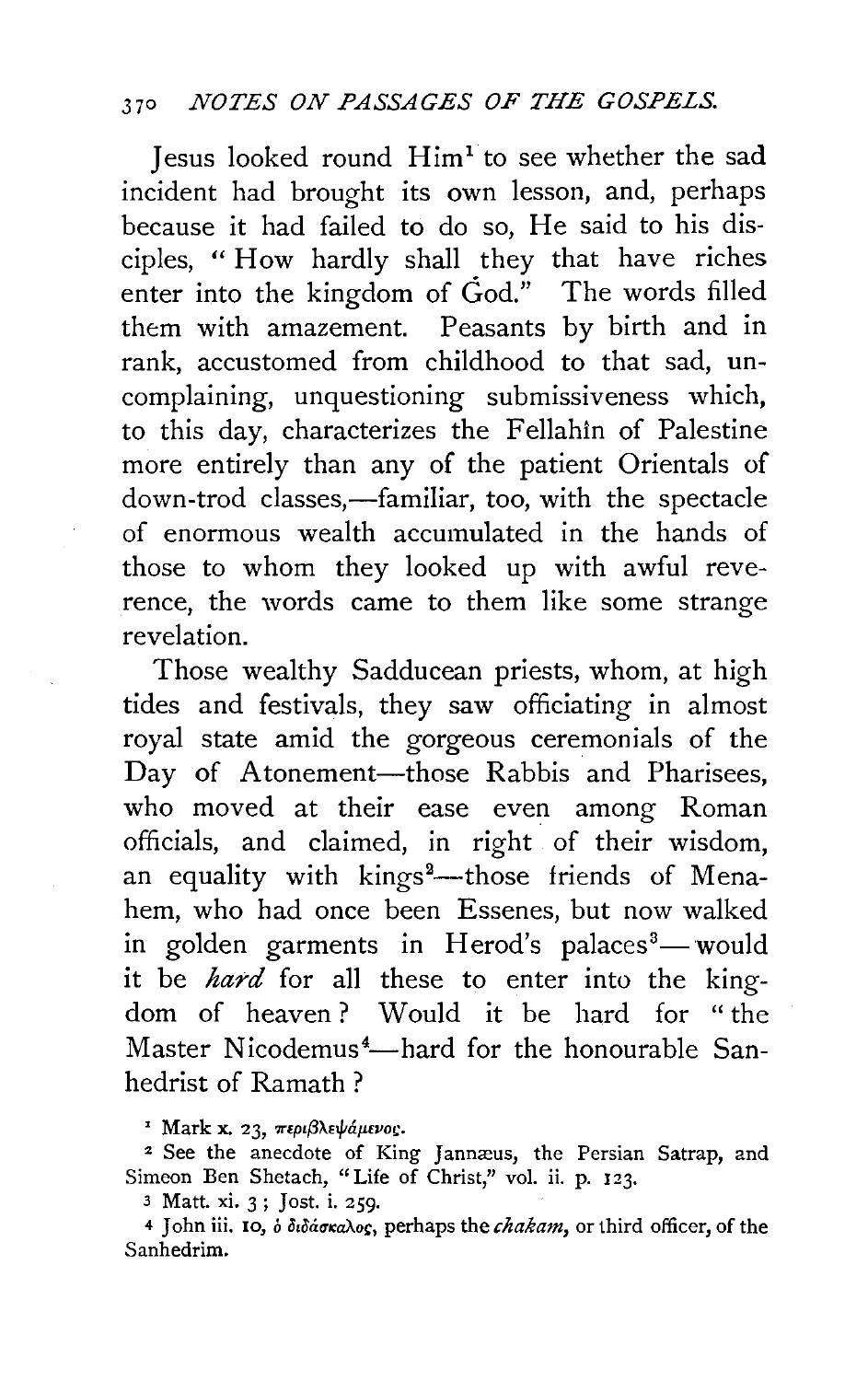Even so! "Children," said Jesus, "how hard it is to enter into the kingdom of  $\text{God}$  !"<sup>1</sup>

Had this answer been-as it appears in our Version-" How hard is it for them *that trust in riches* to enter into the kingdom of God," there would not have been the same ground for the intense and overwhelming astonishment of the disciples.<sup>2</sup> As a gloss, indeed, the explanatory words are perfectly true, and shew an insight into the fact that the danger lies not in the *possession* of riches, but in the *being possessed by* them. But it was not our Lord's method thus to water down the force of his own utterances. It was his will, during the short years of his stay on earth, to impress fot ever upon the souls of men the great truths and principles to which He gave expression. Some of these truths had long been in the possession of mankind,8 had even found a timid and hesitating

<sup>1</sup> This is the reading of  $B.A.K.$  and the Coptic Version, and even if it were not supported by the immense authority of  $\aleph$ , yet to any one familiar with the method of Christ's answers, it would possess high internal evidence of probability. (I may mention that, in my "Life of Christ," by a mere clerical error, D was read for *a,* and this single accidental slip, in volumes of rooo pages, involving *many* thousands of allusions and references, was quoted in one leading review in proof that I was not at home in my subject. Such is the competency, the candour, and the generosity of anonymous criticism.)

<sup>2</sup> Matt. xix. 25, εξεπλήσσοντο σφόδρα.

3 Celsus makes it a charge against our Lord that He had borrowed the sentiment about the danger of riches from Plato ! This is not the place to prove once more the total misapprehension on which such a charge rests. Perhaps, however, the reader may be interested to see how Plato thought on the subject, and how deeply even a Greek could feel the danger of riches. "It is impossible," he says, "to be exceptionally rich and exceptionally good. . . . The very rich are not good." Plato, "De Legg," v. 743.——"It is difficult for a rich man to be soberminded," is an axiom found in Stobæus, Anthol., vol. i. p. 146. See " Christliche Klange," p. 86.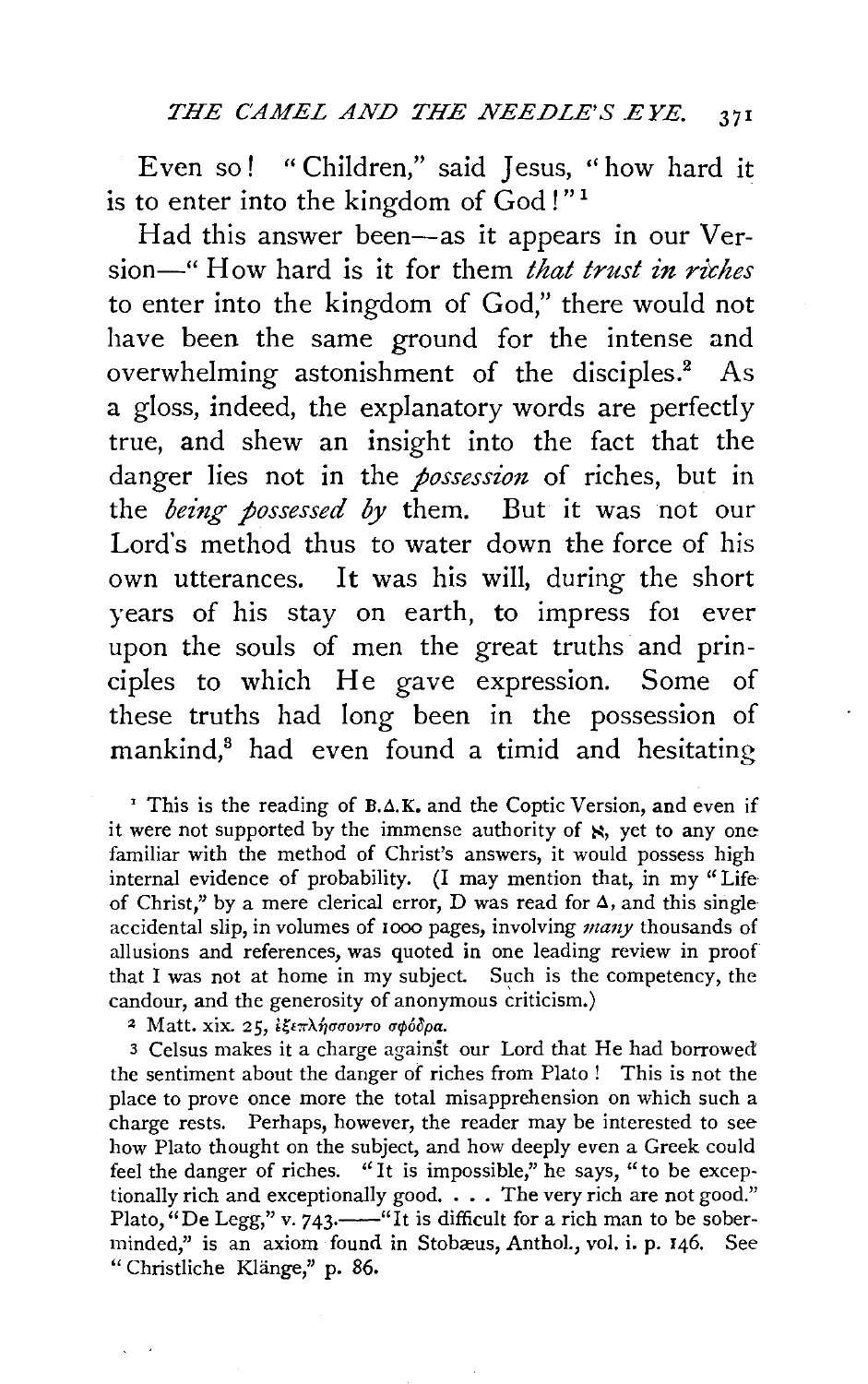expression on the lips of some of the greatest Rabbis. But a truth may lie in the lumberroom of the memory side by side with the most exploded errors, and the mere knowledge or enunciation of it is wholly useless to mankind unless it be clothed in such a form as may enforce conviction and insure accordant practice. And this was why-following his chosen way of calling attention to the awful depth of his meaning by the startling paradox of the form in which that meaning was clothed -Jesus added, "It is easier for a camel to pass through the eye of the needle than for a rich man to pass into the kingdom of  $God$ ."

Undoubtedly it was a very startling utterance. The acceptance of the modification, " *those that trust in riches*," is a sign of the very early date at which an effort was made to soften the meaning; $2$ but even if that be accepted as the genuine text in St. Mark's Gospel only, the total absence of so remarkable a hint, by way of explanation, in the other Synoptists would seem to shew that it does not represent the *exact words* spoken by our Lord. And, again, even if Jesus did use that expression, the proverb which He here quotes, and which is preserved in all three Evangelists alike, would still be left in all its sternness.

I. It is well known that an early attempt was made to mitigate the proverb either by reading  $\kappa \dot{\alpha} \mu \nu \lambda \omega$ , "a rope," or by explaining  $\kappa \dot{\alpha} \mu \eta \lambda \omega$  in the same sense. As to the first attempt, there is not

<sup>&</sup>lt;sup>2</sup> Mark x. 25, διελθεΐν, εἰσελθεΐν.<br><sup>2</sup> Schleiermacher calls it "a limitation by a later hand."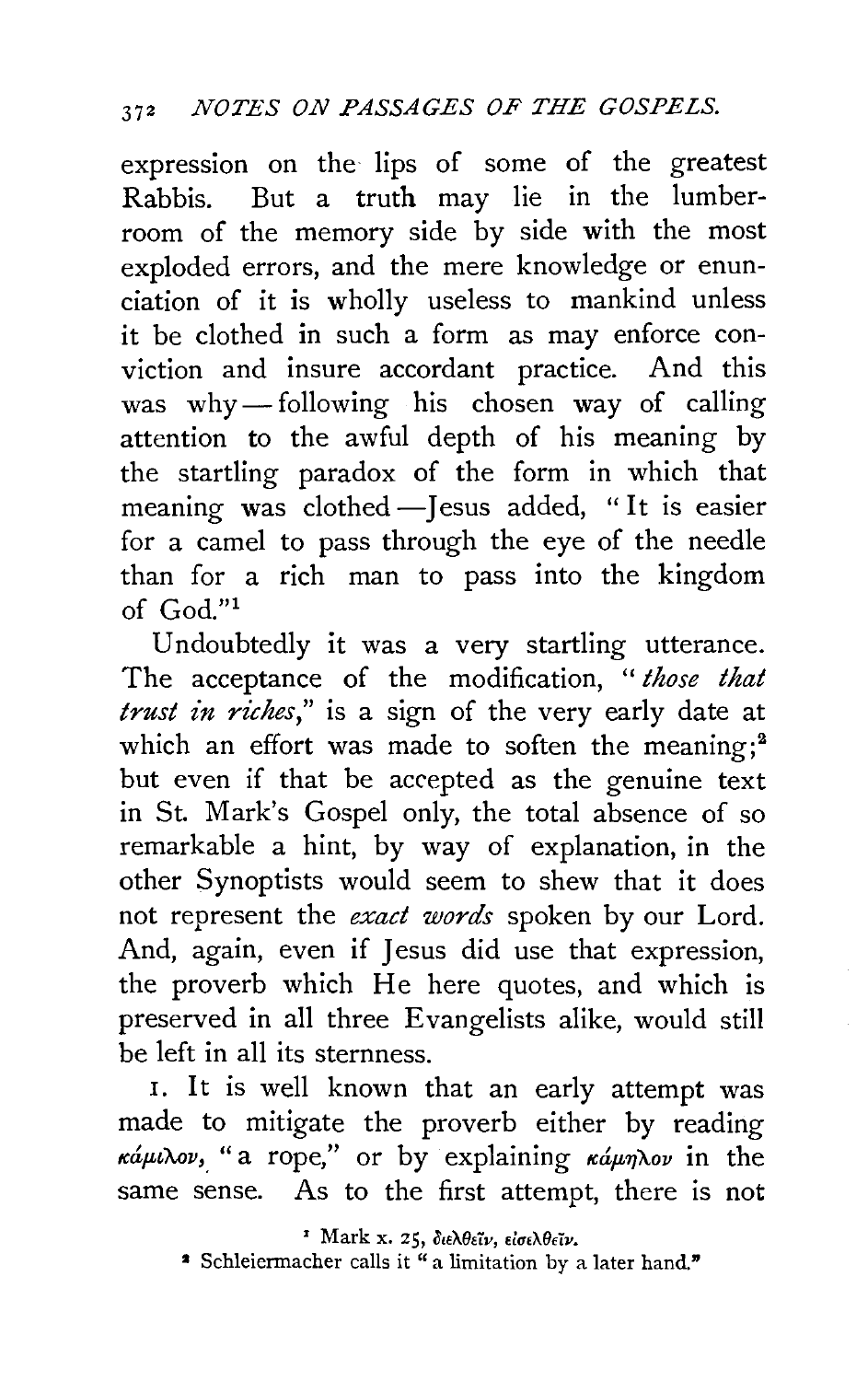only-in spite of Itacism<sup>1</sup>-no tittle of diplomatic evidence in favour of  $\kappa \hat{a} \mu \lambda$ os, but it is even very doubtful whether any such word exists at all. The fact that it does not once occur in the whole of the LXX., or elsewhere in the New Testament, would alone be almost fatal to its existence, at any rate, as a Hellenistic form; but, further than this, it is not once found in the whole range of classical literature, and is only vouched for by Suidas and a scholiast on the "Wasps of Aristophanes."<sup>2</sup> Origen, however, and Theophylact inform us that while they retained the form  $\kappa \hat{\omega} \mu \lambda \omega$ , there were some who understood the word to mean "a ship's rope." This meaning is given to it in Phavorinus, but since it is a meaning otherwise unknown, both to classical and to Hellenistic Greek, it may fairly be dismissed as a mere chimera, which had its origin from difficulties connected with this very passage. The obviously intentional parallel between *passing through* the needle's eye, and *passing into* the kingdom of God, which I have already indicated, would alone be sufficient to condemn it as a baseless conjecture.<sup>8</sup>

2. Are we, then, to take the expression quite literally as a proverb, or can we accept the inter-

' Itacism is the constant confusion of vowels in the MSS., due to the obliteration of all distinctness in •the vowel sounds at the era to which the present MSS. of the New Testament belongs.

<sup>2</sup> Suidas, s.v.  $\kappa$ áµn<sub>los</sub>. Scholiast, art. Vesp., 1030.

3 Whatever more can be said for it may be found in Bochart's "Hierozoicon," i. 92. He is misled in supposing that  $\kappa \hat{a} \mu \eta \lambda o \varsigma$  ever did or could mean "rope," and therefore I attach no importance to his assertion that the word במל ever could or did bear this meaning. It is fair to add that he quotes from Buxtorf a Talmudic proverb, which says, "The passage of the soul from the body is as difficult as that of a rope through a narrow passage." See Talmud, *s.v.* 7''1~!1.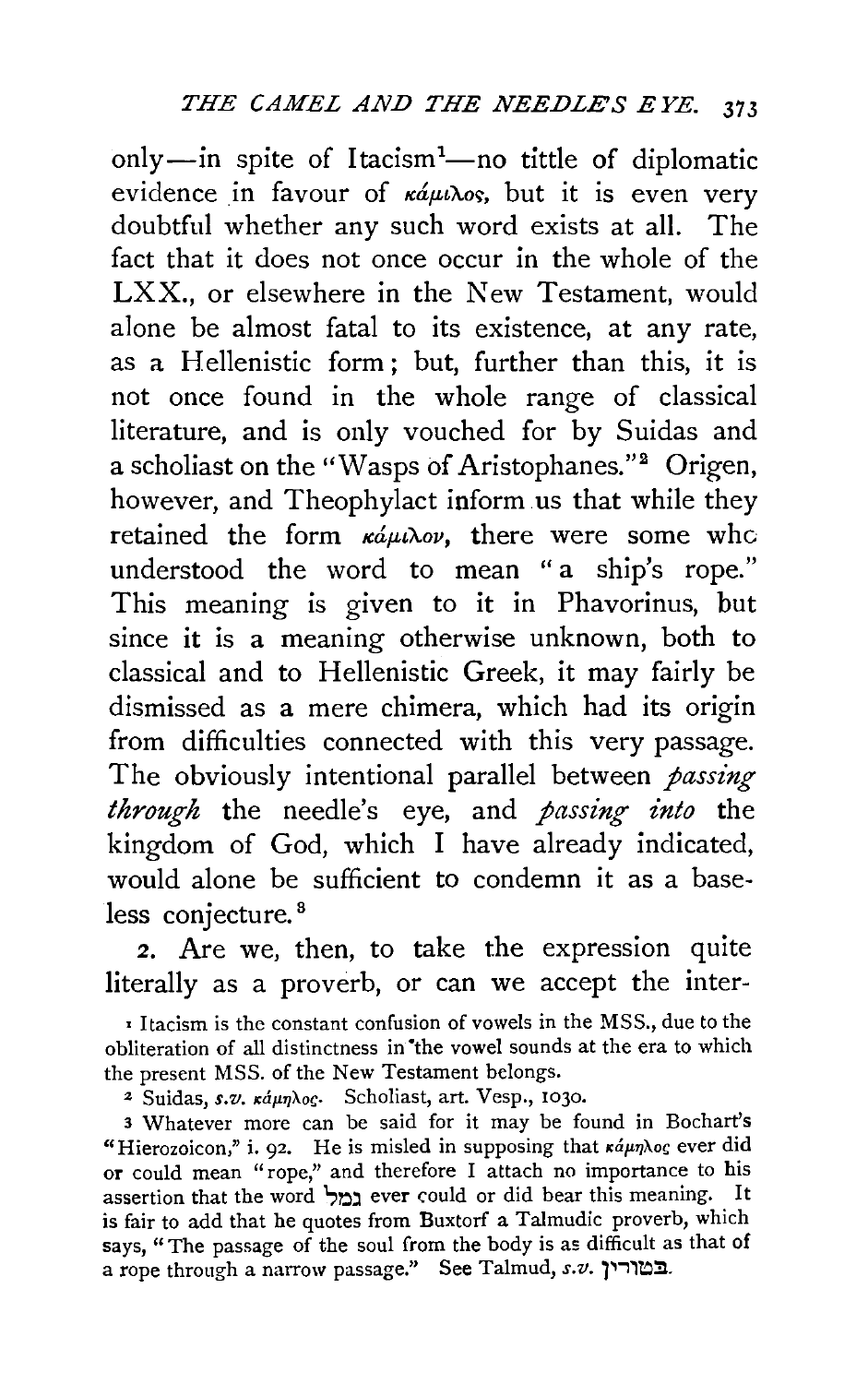pretation that " the eye of the needle" was a familiar expression for the side gate of a city?

So far as I am aware-but on this point I may easily be mistaken- the first traveller who called attention to the fact that the small side gate sometimes found in Eastern cities was called " the needle's eye" was Sir J. Chardin, in his "Travels in Persia." The same fact has been attested by others, as, for instance, by the late Lord Nugent, in his " Lands Classical and Sacred." " Entering Hebron," he says, "we were proceeding through a double gateway such as is seen in so many of the old Eastern cities-even in some of the modern-one wide-arched road, and another narrow one by the side, through the latter of which persons on foot generally pass, to avoid the chance of being jostled or crushed by the beasts of burden coming through the main gateway. We met a caravan of loaded camels thronging this passage. The drivers cried out to my two companions and myself, desiring us to betake ourselves for safety to the gate with the smaller arch, calling it *Es summ el kayût* (the hole, or eye, of the needle). If, as on inquiry I am inclined to believe, this name is applied, not to this gate in Hebron only, but generally in cities where there is a footway entrance by the side of the larger one, it may, perhaps, give an easy and simple solution of what in the text (Mark x. 25) has appeared to some to be a strained metaphor; whereas that of the entrance gate, low and narrow, through which the sumpter-camel cannot be made to pass unless with great difficulty, and stripped of all the incumbrances of his load, his trappings, and his merchan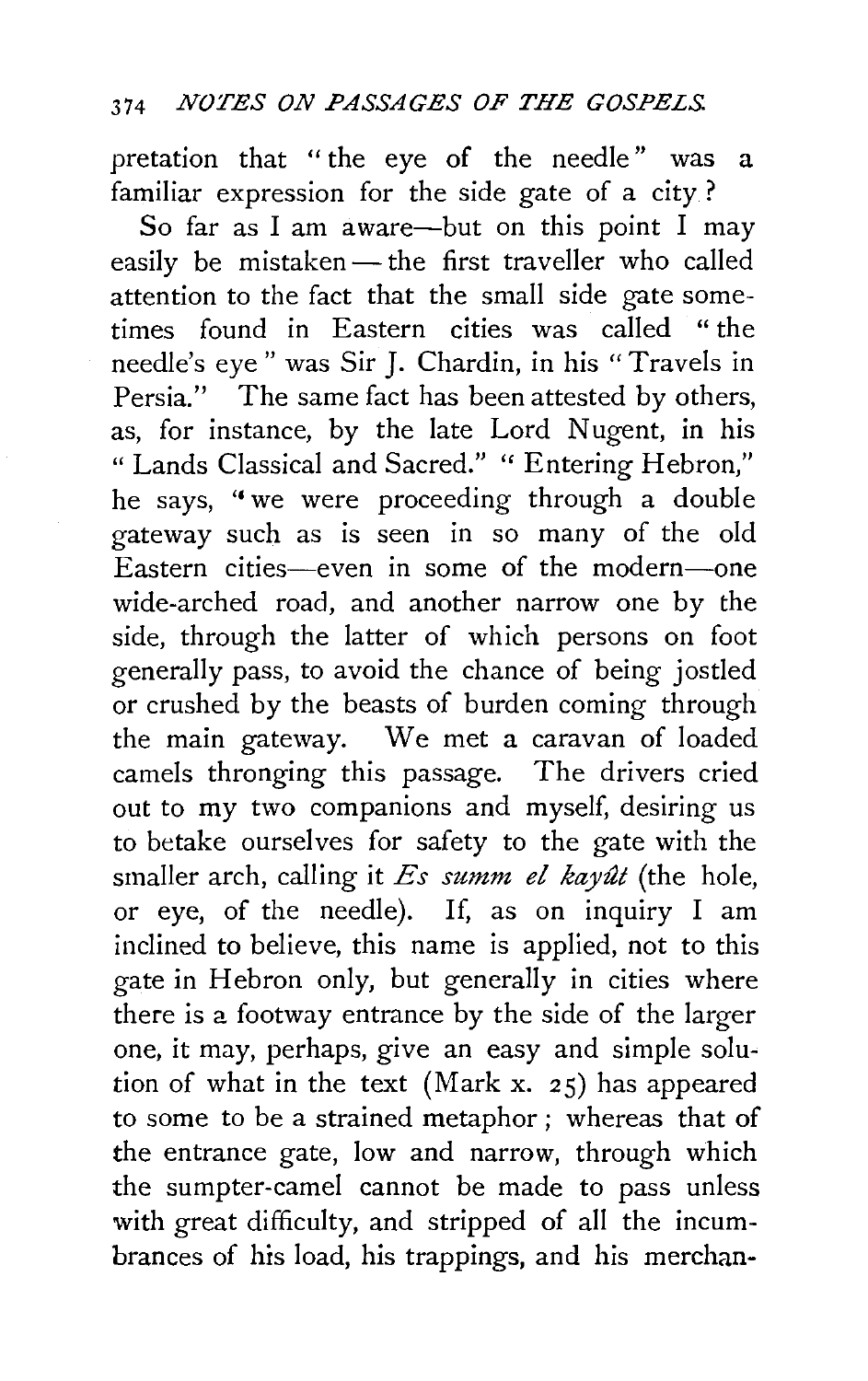dise, may seem to illustrate more clearly the foregoing verse: 'How hardly shall they that have riches enter into the kingdom of God.'"

The kindness of one of the many correspondents who, though personally strangers, have written to tell me of points connected with the life of Christ, enables me to add a new illustration to this interesting fact.

"In the summer of 1835," says a gentleman whose name I cannot mention without his permission, "when travelling in the northern part of Africa (Morocco), I took up my abode for a time in the house of a Jew named Bendelak. The house was built quadrangular, having an open court, in which beautiful plants were flourishing, and where the family sat in the heat of the day beneath a large awning. High double gates faced the street, not unlike our coach-house doors, in one of which was a smaller door, which served as an entrance to the court. Being seated one day in a balcony of the upper chamber, *I suddenly heard the exclamation,*  ' *Shut the needle's eye.'* ' *Shut the eye.' Looking down I saw a stray camel trying to push through ihe little open doorway.* Shortly afterwards I questioned the master of the house (a man whom I can never recall to mind without feelings of the utmost respect), and learnt from him that the double doors were always called 'the needle,' and the little door 'the needle's eye,' which explanation of course reminded me forcibly of the well-known passage in St. Matthew. Bendelak assured me that no camel would push through 'the eye' unless driven by stick or hunger, and always *without any back load.*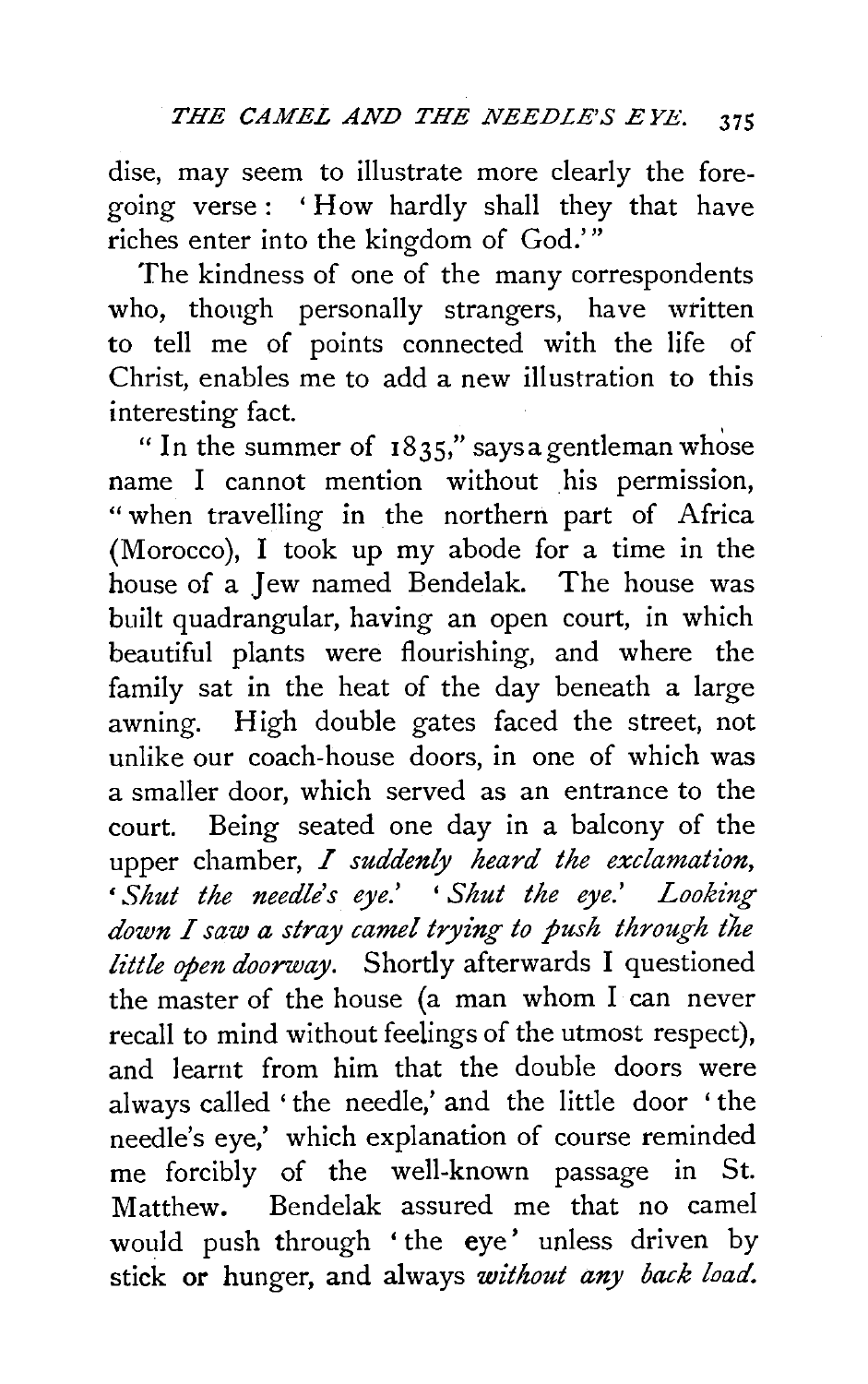If the allusion of Christ be to this, it forcibly teaches the lesson that a rich man must strive and humble himself-must be willing to leave behind the load of his riches-must hunger for the bread of heaven -- or he can never pass through the narrow way that leadeth unto life eternal."

No one will deny that the sense thus yielded is very beautiful, and that it is at first sight less discouraging than to take both the terms of the proverb in their literal sense. The metaphor will then remind us of those other passages in which our Lord said that " the kingdom of heaven suffereth violence, and the violent take it by force;"<sup>1</sup> and "Enter ye in at the strait gate, ••. because strait is the gate, and narrow is the way which leadeth unto life, and few there be that find it."<sup>2</sup> It will remind us too of the figure used by two of our poets. "Humble," says George Herbert,

> "Humble we must be if to heaven we go, High is the roof there, but the gate is low."

"Heaven's gate," says Webster,

"Is not so highly arched As princes' palaces; they that enter there Must go upon their knees."

The rich man can enter no less easily than the poor man if he will but enter *as* a poor man, laying aside the pomp of earthly circumstance, the thick clay of earthly accumulations, the cares and deceitfulness of riches. There is no difficulty about his entering; the only difficulty lies in his unwillingness to lay aside the gilded burdens which render entrance impossible.

> • Matt. xi. 12. <sup>2</sup> Matt. vii. 13, 14; *cf.* A. xiv. 22; 1 Pet. iv. 18.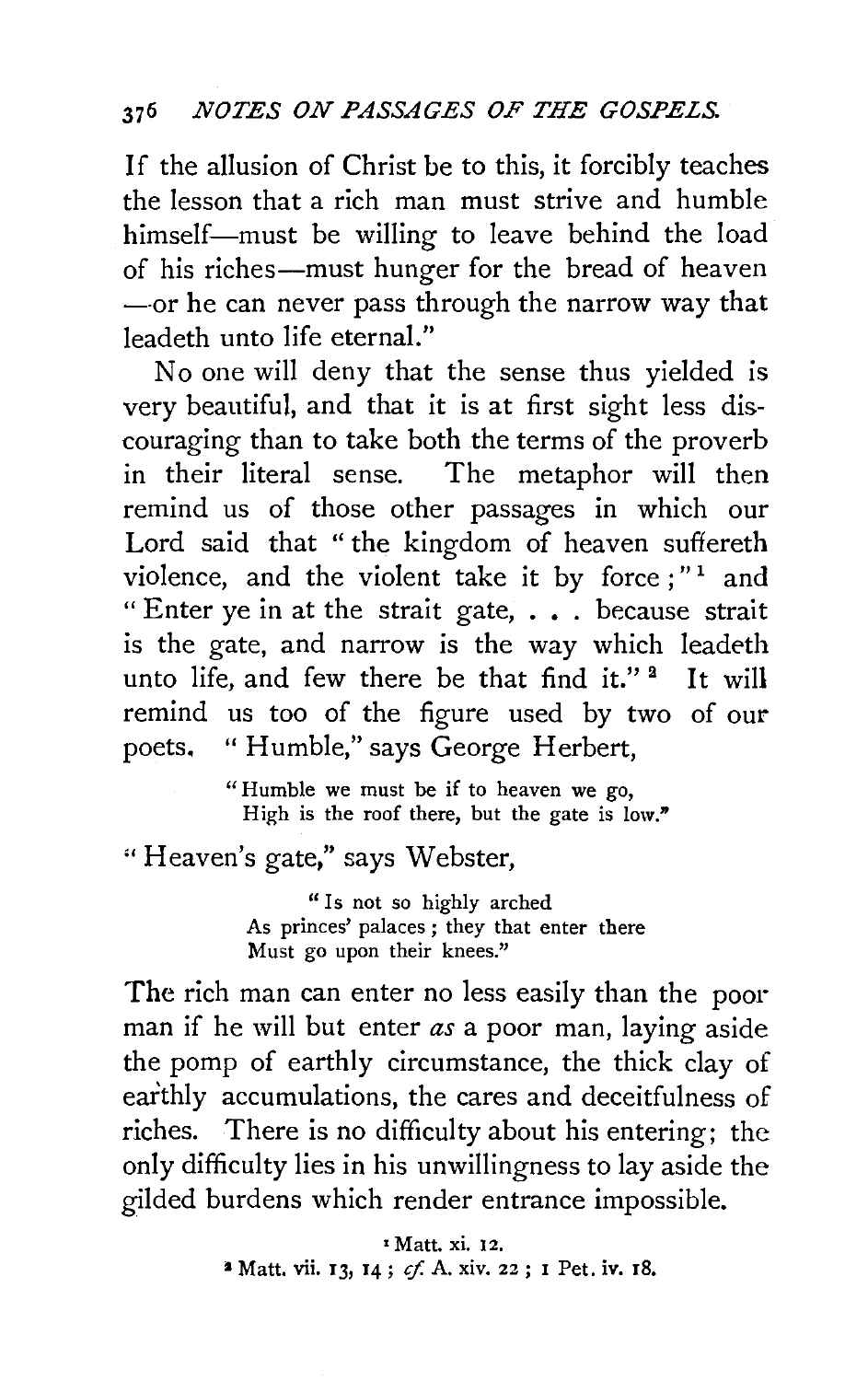3. Yet, after all,—however ingenious, interesting, and valuable, by way of illustration, this explanation of the proverb may be-the obvious interpretation is probably the true one. There can be no doubt of the fact that *at the present day,* in many parts of the East, the small side gate, through which a camel could only pass if it was entirely unladen, and could then only be pushed through on its knees, is familiarly known as the "needle's eye." But we have no proof whatever that such a designation existed in ancient days. And, on the other hand, there is proof that, soon after the Christian era, this and similar proverbs were familiar in the East, in their most literal sense, as expressions of impossibility.

Here are some of the Rabbinical passages  $:$ --

I. " Rabbi Samuel bar-N ahmeni says, in the name of Rabbi Jonathan, that man only sees in dreams the thoughts of his heart, as Daniel says (Chap. ii. 29). The proof that it is so, observes Raba, is that a dream does not shew us either a palm-tree of gold, or an elephant passing through *a needle's* eye,"-literally, *ear.* (Bab Berachoth, f. SS *b. ad fin.)* 

n. "When Rabbi Shesheth had uttered an untenable remark, Rabbi Amram replied, ' Perhaps you are a Pombadithan,<sup>'1</sup>-one of those who send an elephant through a needle's eye, *i.e.*, as the Aruch<sup>2</sup> says, "one of those who say impossibilities." (Babha Metzia, f. 32, 2.)

*•* Pombaditha was a Jewish school, at the mouth of Baditha, a canal between the Tigris and Euphrates, founded in the third century after Christ.

2 The Aruch is a Lexicon to the Babylonian and Jerusalem Talmuds, by Nathan Ben Jechiel.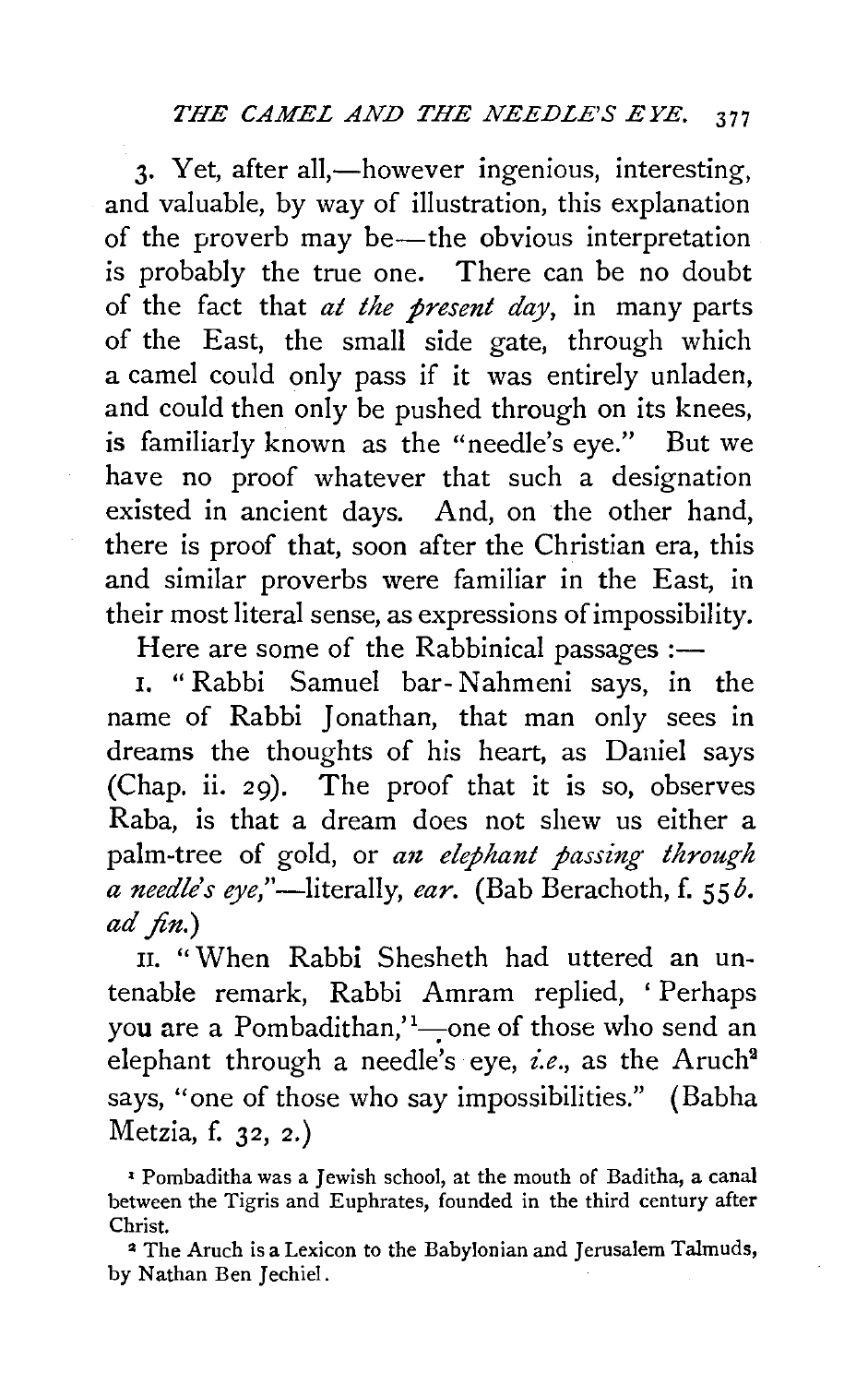## 378 *.NOTES O.N PASSAGES OF THE GOSPELS.*

III. In Jevamoth, f.  $45$ , I, is the not dissimilar proverb, applied to the marvellous tales of travellers, "A camel in Media dances in a cab," *i.e.,* the smallest possible space.<sup>1</sup>

These passages prove that the proverb, like " Physician, heal thyself," and others used by our Lord, was one in common use; and the only reason why the elephant is substituted for the camel is because the two first Rabbinic passages come from the Babylonian Gemara, and in Babylona the elephant was common, while in Palestine it was unknown.

It is no slight confirmation of this view that the expression was obviously taken in its most literal sense by one so familiar with camels and with every phase of Eastern life and literature as Mohammed, for in the Koran (Sura vii. 38) we read, " The impious shall *find the gates of heaven shut;* nor shall he enter there *till a camel shall pass through the eye of a needle."* 

Lastly, to shew the literal meaning of the "needle's eye," we may adduce a passage never quoted in Commentaries, but mentioned by Bochart in his "Hierozocion"<sup>2</sup> and by Buxtorf in his Talmudic Lexicon: *"A needle's eye* is not too narrow for tw() friends, nor is the world wide enough for tw enemies<sup>"3</sup>

Such, then, being the meaning of the proverb, did Christ really intend to say that it was *"impos*sible" for a rich man to enter the kingdom of

<sup>&</sup>lt;sup>3</sup> See Lightfoot, Schöttgen, and Meuschen, on Matt. xix. 24a Hierozocion, i. 92. 3 "Lex. Talmud," *s. v.* בקב.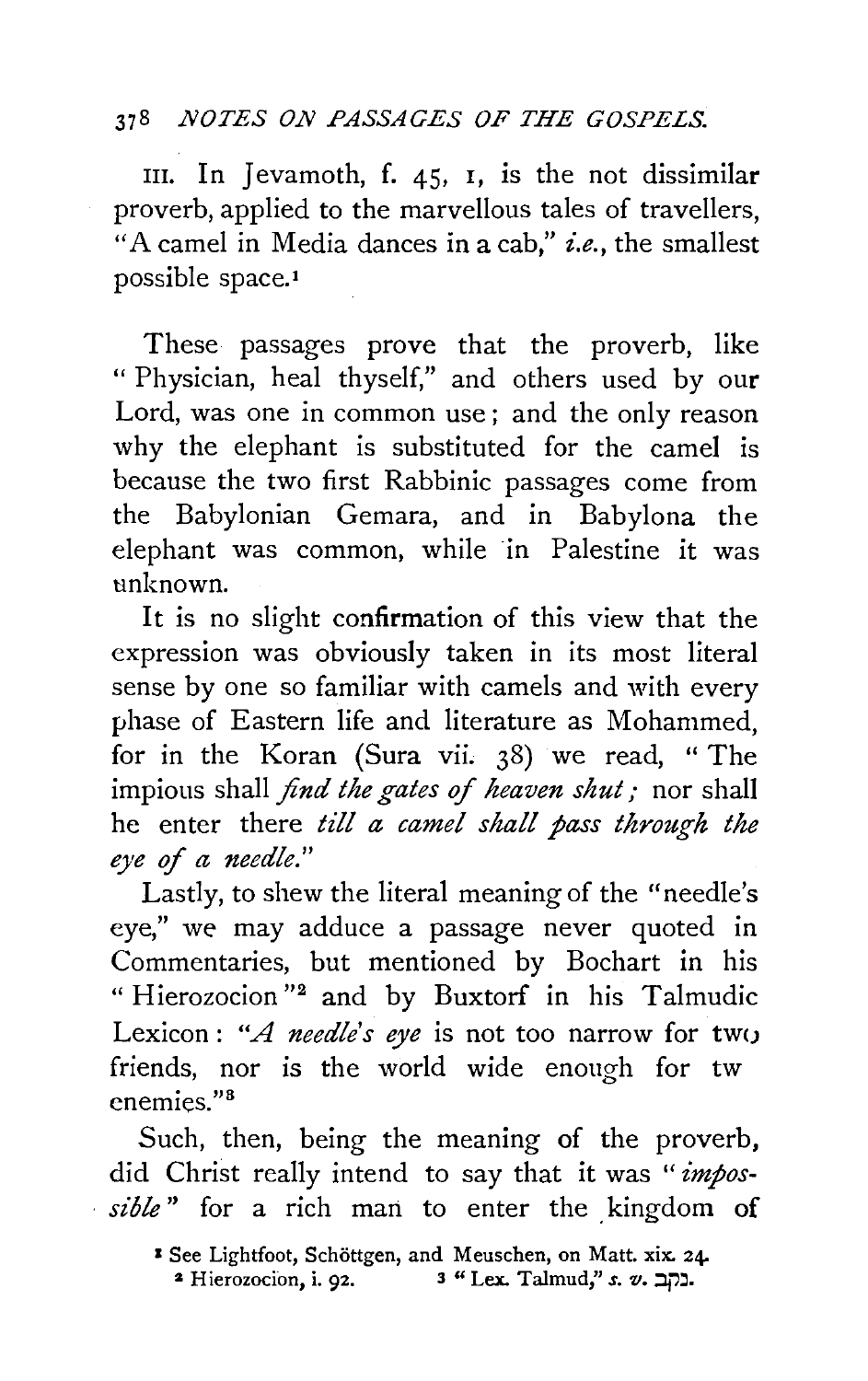heaven? The fact that He *did* use this very word in his reply to the exclamations into which the Apostles broke, is an additional and decisive proof that this proverb  $did$  imply, not something which might be conceived of as merely difficult-such as compressing a rope to the dimensions of a needle's eye, or driving a camel through a narrow gate-but something which justifies the emphasis of his assertion, when, with that earnest gaze fixed upon them which two of the Synoptists record,<sup>1</sup> He said to his disciples, *"With men this is impossible."* 

The words which follow sufficiently explain this thought, and prevent the words from lending themselves to any Essene or Ebionite misinterpretation: "but with God all things are possible.'~

In other words, a rich man *is*, so far as his riches are concerned, in a more difficult position for the attainment of heavenly-mindedness, and, therefore, for that humility of spirit and disengagement from the cares and snares of life, which are essential to all who would enter God's kingdom, than a poor man is. Poverty also has its own temptations, and God either equalizes the lots of men, or, at any rate, sends no severer temptation without also sending *"more grace"* whereby to resist it.9 Along with the temptation He provides also the way of escape. $3$  And, since men have always loved and always will love riches, the Lord desired to force upon us the conviction that if we would increase our wealth we run a terrible risk of also increasing our worldliness. From

<sup>&</sup>lt;sup>1</sup> Mark x. 27; Matt. xix. 26, *lμβλίψας... αύτοΐς.* 

*<sup>&</sup>quot;* J ames iv. 6.

 $\frac{3}{7}$  I Cor. x. 13,  $\kappa \dot{a}$   $\tau \dot{\eta}$ v  $\bar{\epsilon}$   $\kappa \beta a \sigma \iota \nu$ , not "  $a$ " but " the" way of escape.